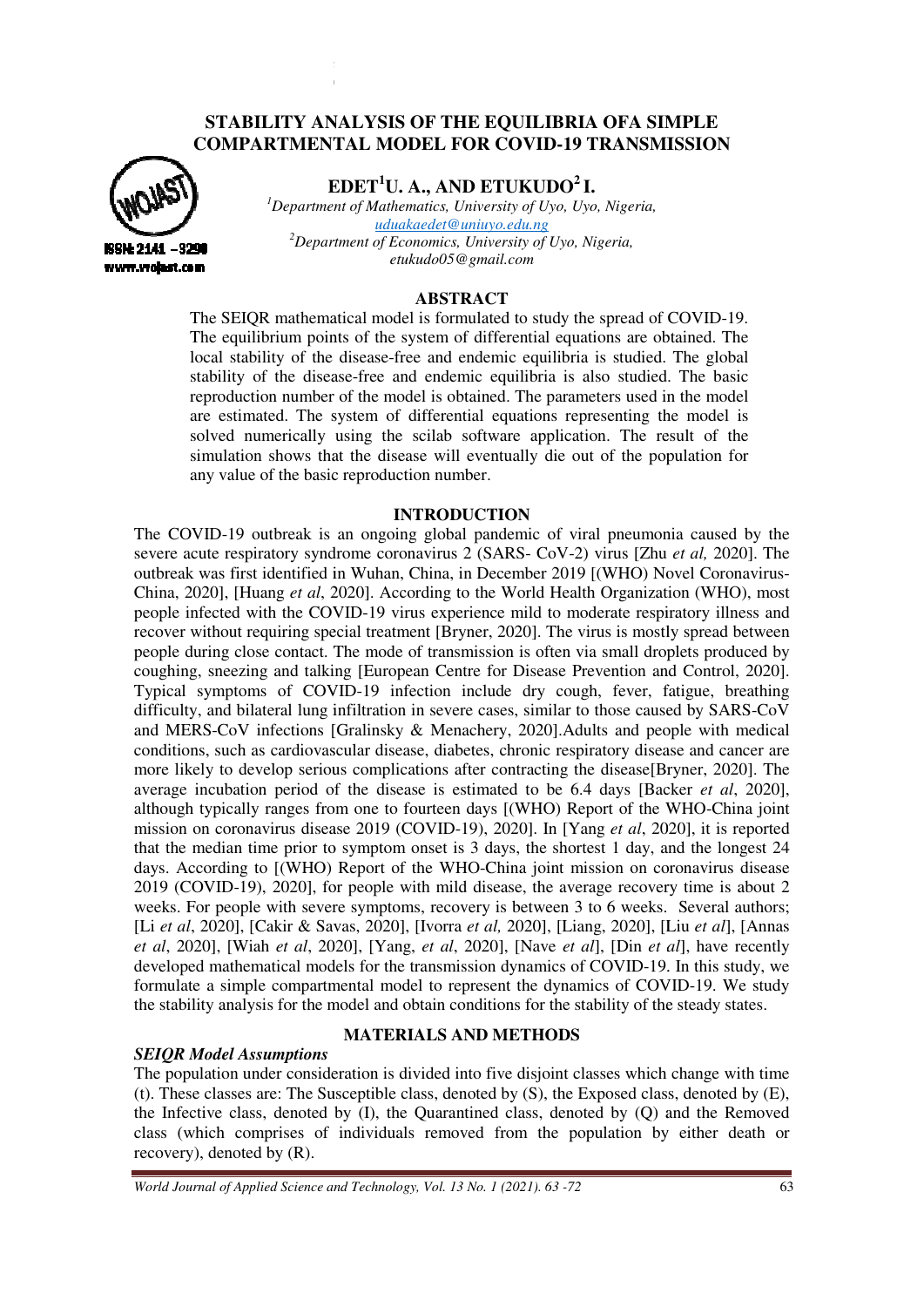The population under consideration has a constant size N and is sufficiently large, so that the sizes of each class can be considered as continuous variables. The population is homogeneously mixing. Individuals make contact at random and do not mix mostly in a smaller subgroup. We assume that there is no immigration or emigration. The model includes vital dynamics (births and deaths). We assume that the births and deaths occur at equal rates and all newborns are susceptible. Individuals are removed by death from each class at a rate proportional to the class size with proportionality constant  $\mu$  (the death or birth rate).

In the susceptible class  $S$ , a susceptible person becomes infected and moves into the Exposed class at a rate proportional to the product *SI* with proportionality constant  $\frac{\gamma}{\delta}$ . The contact rate  $\gamma$ (rate of infection) is the average number of adequate contacts per infective per unit time. From the exposed class  $(E)$ , an individual becomes infective and moves into the infective class at a rate proportional to the class size E with proportionality constant  $\beta$ . Individuals from the exposed class (E), move into the quarantined class at a rate proportional to the class size  $E$  with a constant of proportionality $\alpha$ .

Individuals recover and leave the infective class  $(I)$  at rates proportional to the class size  $I$ , with proportionality constants  $r_1$  and  $r_2$ . Individuals that don't survive the disease die and leave the class (I) with proportionality constant  $\delta$ . Individuals from the quarantined class who are treated, recover and leave the class at rates proportional to the class size  $Q$ , with constants of proportionality:  $r_1$  and  $r_2$ . Individuals from the quarantined class who are treated but don't recover, die and move into the deceased class at a rate proportional to the class size  $Q$ , with the proportionality constant  $\delta$ .

## *Parameters of the Model*

 $\mu$ : Natural mortality rate (Birth or Death rate). The time unit is set at day. The constant natural mortality rate is assumed to be inversely proportional to the global average life expectancy of birth. This is taken to be approximately 72 years [Roser *et al,* 2013].

$$
\mu = \frac{1}{26280} = 0.000038 \, day^{-1}.
$$

 $\gamma$ : The rate of infection  $\gamma$  = (number of new cases over a time period)/ (total population at risk during the same time period).

 $\beta$ : Transition rate from Exposed class to Infective class (We assume it is inversely proportional to the latent period of the disease). In [Liu *et al*, 2020], it is reported that the median time prior to symptom onset (latent period), is 3 days. If we take the latent period to be 3 days, (range 1- 24 days), we get;  $\beta = \frac{1}{3} = 0.33 day^{-1}$ .

 $\alpha$ : Transition rate from Exposed class to the Quarantined class. We assume it is inversely proportional to the average incubation period of the disease. If we take the average incubation period to be 6.4 days [Backer et al, 2020], we get;  $\alpha = \frac{1}{6}$  $\frac{1}{6.4}$  = 0.15625day<sup>-1</sup>.

 $r_1$ : Recovery rate for patients with mild symptoms. We assume it is inversely proportional to the average period of infectivity (the time between COVID-19 infection and recovery for people with mild symptoms). If we take the average recovery time for people with mild symptoms to be 2 weeks [(WHO) Report of the WHO-China joint mission on coronavirus disease 2019 (COVID-19), 2020], we get;  $v_1 = \frac{1}{14}$  $\frac{1}{14}$  = 0.07143day<sup>-1</sup>.

 $r<sub>2</sub>$ : Recovery rate for patients with more severe symptoms. We assume it is inversely proportional to the average period of infectivity (the time between COVID-19 infection and recovery for people with severe symptoms). If we take the average recovery time for people with severe symptoms to be 4.5 weeks [(WHO) Report of the WHO-China joint mission on coronavirus disease 2019 (COVID-19), 2020], we get:  $v_2 = \frac{1}{31}$  $\frac{1}{31.5}$  = 0.03175day<sup>-1</sup>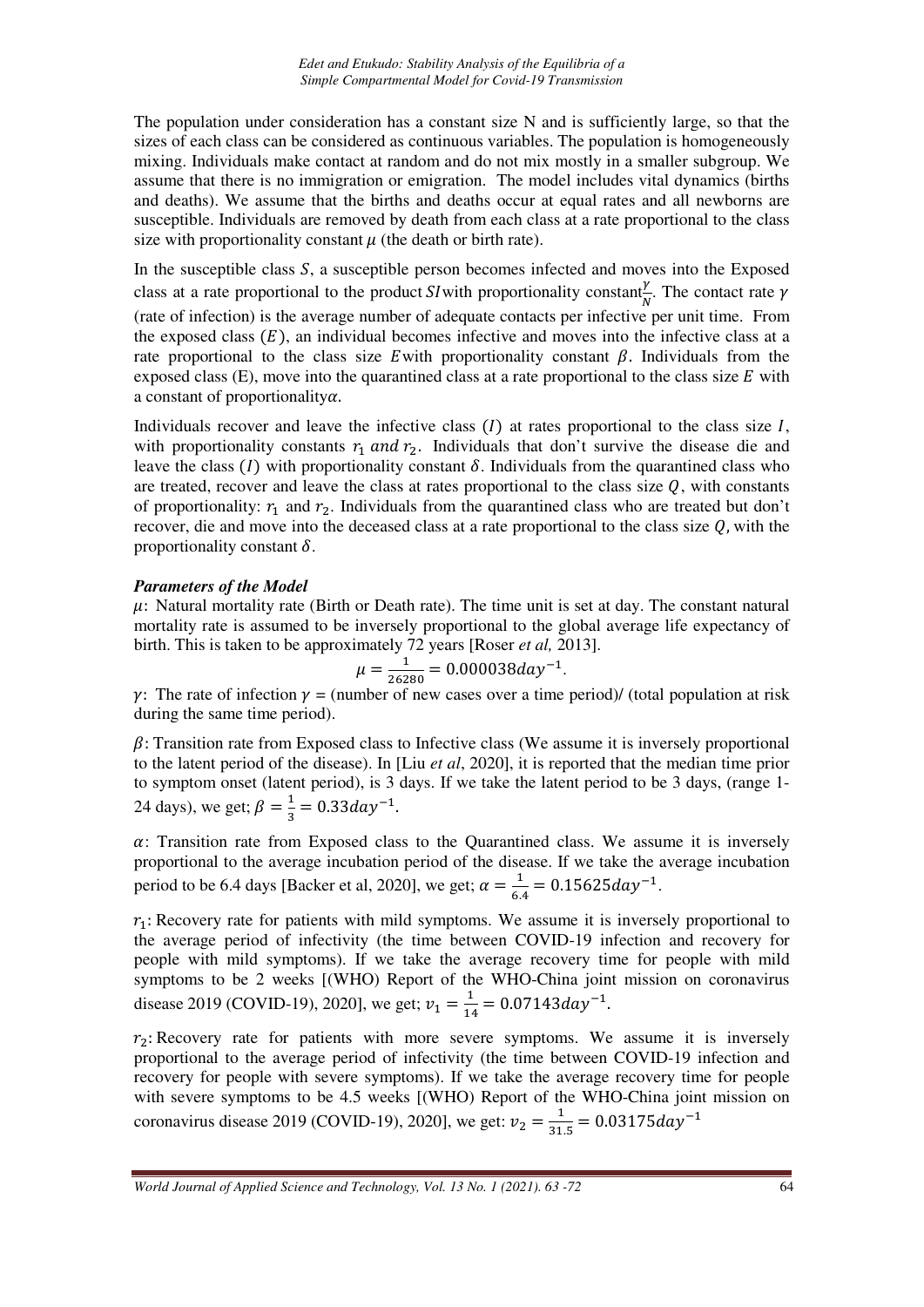$\delta$ : Disease-related death rate  $\delta$  = (number of deaths over a defined period of time)/ (confirmed cases diagnosed within that time period). The transmission dynamics of the disease is represented by the following system of ordinary differential equations (The SEIQR model):

$$
\frac{dS}{dt} = \mu N - \frac{\gamma}{N} SI - \mu S
$$
\n
$$
\frac{dE}{dt} = \frac{\gamma}{n} SI - (\alpha + \beta + \mu) E
$$
\n(2.1)  
\n
$$
\frac{dI}{dt} = \beta E - (r_1 + r_2 + \delta + \mu) I
$$
\n
$$
\frac{dQ}{dt} = \alpha E - (r_1 + r_2 + \delta) I + (r_1 + r_2 + \delta) Q - \mu R
$$
\n
$$
\gamma, \delta, \alpha, \beta, \mu, r_1, r_2 > 0,
$$
\n*S, E, I, Q, R > 0*\n*Equilibrium of the Model*  
\nFrom (2.1), we have;  
\n
$$
\mu (N - \overline{S}) - \frac{\gamma}{N} \overline{SI} = 0
$$
\n
$$
\frac{\gamma}{N} \overline{SI} - (\alpha + \beta + \mu) \overline{E} = 0
$$
\n(2.2)  
\n
$$
\frac{\gamma}{N} \overline{SI} - (\alpha + \beta + \mu) \overline{E} = 0
$$
\n
$$
\alpha E - (r_1 + r_2 + \delta + \mu) \overline{I} = 0
$$
\n(2.3)  
\n
$$
\beta \overline{E} - (r_1 + r_2 + \delta + \mu) \overline{I} = 0
$$
\n(2.4)  
\n
$$
\alpha E - (r_1 + r_2 + \delta + \mu) \overline{I} = 0
$$
\n(2.5)  
\nFrom (2.4) we get;  
\n
$$
\overline{E} = \frac{r_1 + r_2 + \delta + \mu}{\beta} \overline{I}
$$
\nPutting  $\overline{E}$  into (2.3), we have:  
\n
$$
\overline{E} = \frac{r_1 + r_2 + \delta + \mu}{\lambda \overline{I} + \gamma \overline{I} + \gamma \overline{I} + \delta + \mu} \overline{I} = 0
$$
\nThis gives us two possible solutions:  $\overline{I} = 0$  and  
\n
$$
\begin{bmatrix} \gamma}{\sqrt{S}} - (\alpha + \beta + \mu) \frac{r_1 + r_2 + \delta + \mu}{\beta} \overline{I} = 0 \end{bmatrix} \overline{I} = 0
$$
\

$$
\bar{I} = \frac{\beta \mu N}{(\alpha + \beta + \delta)(r_1 + r_2 + \delta + \mu)} - \frac{\mu N}{\gamma}
$$
\n
$$
\sigma (2.9)
$$
 into (2.4) we get: (2.9)

Putting (2.9) into (2.4), we get;  
\n
$$
\overline{E} = \frac{\mu N}{\alpha + \beta + \mu} - \frac{\mu N (r_1 + r_2 + \delta + \mu)}{\gamma \beta}
$$
\n
$$
\text{Putting (3.0) into (2.5), we get;}
$$
\n(3.0)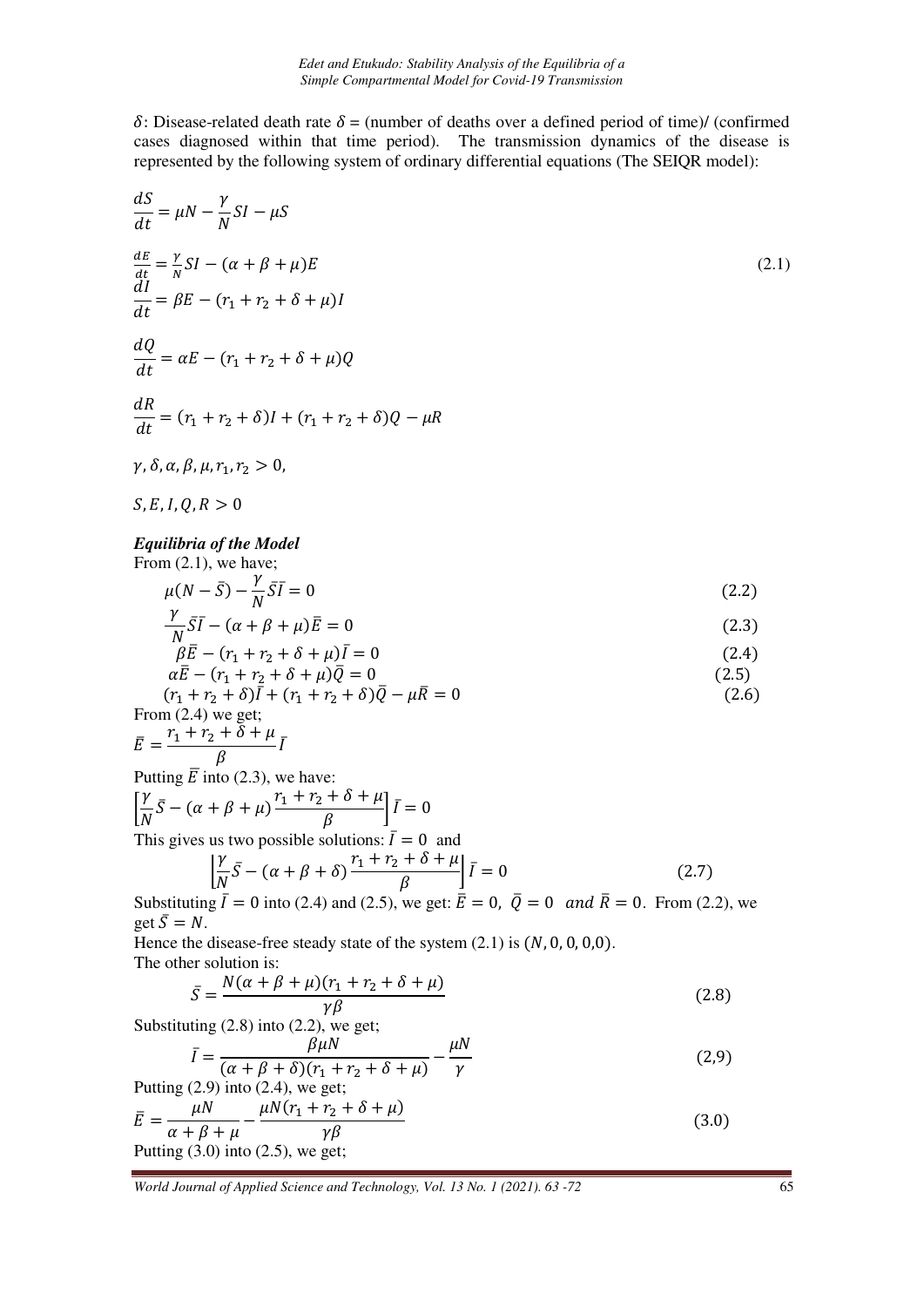*Edet and Etukudo: Stability Analysis of the Equilibria of a Simple Compartmental Model for Covid-19 Transmission* 

$$
\overline{Q} = \frac{\alpha \mu N}{(r_1 + r_2 + \delta + \mu)(\alpha + \beta + \mu)} - \frac{\alpha \mu N}{\gamma \beta}
$$
  
And from (2.6) we get;  

$$
\overline{R} = \frac{\beta(r_1 + r_2 + \delta)}{(\alpha + \beta + \mu)(r_1 + r_2 + \delta + \mu)} + \frac{\alpha(r_1 + r_2 + \delta)N}{(\alpha + \beta + \mu)(r_1 + r_2 + \delta + \mu)} - \frac{N(r_1 + r_2 + \delta)}{\gamma}
$$

$$
-\frac{\beta N(r_1 + r_2 + \delta)}{\beta \gamma}
$$

Hence the endemic equilibrium of the system (2.1) is at;

$$
(\bar{S}, \bar{E}, \bar{I}, \bar{Q}, \bar{R}) = \left(\frac{N(\alpha + \beta + \mu)(r_1 + r_2 + \delta + \mu)}{r\beta}, \frac{\mu N}{\alpha + \beta + \mu} \right) - \frac{\mu N(r_1 + r_2 + \delta + \mu)}{r\beta}, \frac{\beta \mu N}{(\alpha + \beta + \delta)(r_1 + r_2 + \delta + \mu)} - \frac{\mu N}{\gamma}, \frac{\alpha \mu N}{(r_1 + r_2 + \delta + \mu)(\alpha + \beta + \mu)} - \frac{\alpha \mu N}{r\beta}, \frac{\beta(r_1 + r_2 + \delta)}{(\alpha + \beta + \mu)(r_1 + r_2 + \delta + \mu)} + \frac{\alpha(r_1 + r_2 + \delta)N}{(\alpha + \beta + \mu)(r_1 + r_2 + \delta + \mu)} - \frac{N(r_1 + r_2 + \delta)}{\gamma} - \frac{\beta N(r_1 + r_2 + \delta)}{\beta \gamma}\right)
$$

## *Basic Reproduction Number*

Lemma 2.1*The basic reproduction number for the model (2.1) is*:

$$
R_0 = \sqrt{\frac{\gamma \beta}{(\alpha + \beta + \delta)(r_1 + r_2 + \delta + \mu)}}
$$

#### **Proof**

Using the next-generation matrix(NGM) method [Diekmann *et al,* 2010], from (2.1), we get the linearized infection subsystem:

$$
\frac{dE}{dt} = \gamma I - (\alpha + \beta + \mu)E
$$
  

$$
\frac{dI}{dt} = \beta E - (r_1 + r_2 + \delta + \mu)I
$$

From which we get the transmission matrix;

$$
K = \begin{bmatrix} 0 & \gamma \\ \beta & 0 \end{bmatrix}
$$
 and the transition matrix $L = \begin{bmatrix} -(\alpha + \beta + \mu) & 0 \\ 0 & -(r_1 + r_2 + \delta + \mu) \end{bmatrix}$   
We get the next-generation matrix:

$$
G = -KL^{-1} = \begin{bmatrix} 0 & \gamma \\ \beta & 0 \end{bmatrix} \begin{bmatrix} \frac{1}{\alpha + \beta + \mu} & 0 \\ 0 & \frac{1}{r_1 + r_2 + \delta + \mu} \end{bmatrix} = \begin{bmatrix} 0 & \frac{\gamma}{r_1 + r_2 + \delta + \mu} \\ \frac{\beta}{\alpha + \beta + \mu} & 0 \end{bmatrix}
$$

From which we compute  $R_0$ :

$$
R_0 = \rho(F) = \frac{1}{2} (trace F + \sqrt{(trace F)^2 - 4 \det(F)} = \sqrt{\frac{\gamma \beta}{(\alpha + \beta + \mu)(r_1 + r_2 + \delta + \mu)}}
$$

where  $\rho$  is the spectral radius.

## **RESULTS AND DISCUSSION**

## *Local Stability Analysis*

Theorem 2.2 The disease-free equilibrium of the SEIQR model is unstable for any value of  $R_0$ 

#### **Proof**

The system (2.1) is gives rise to the Jacobian matrix;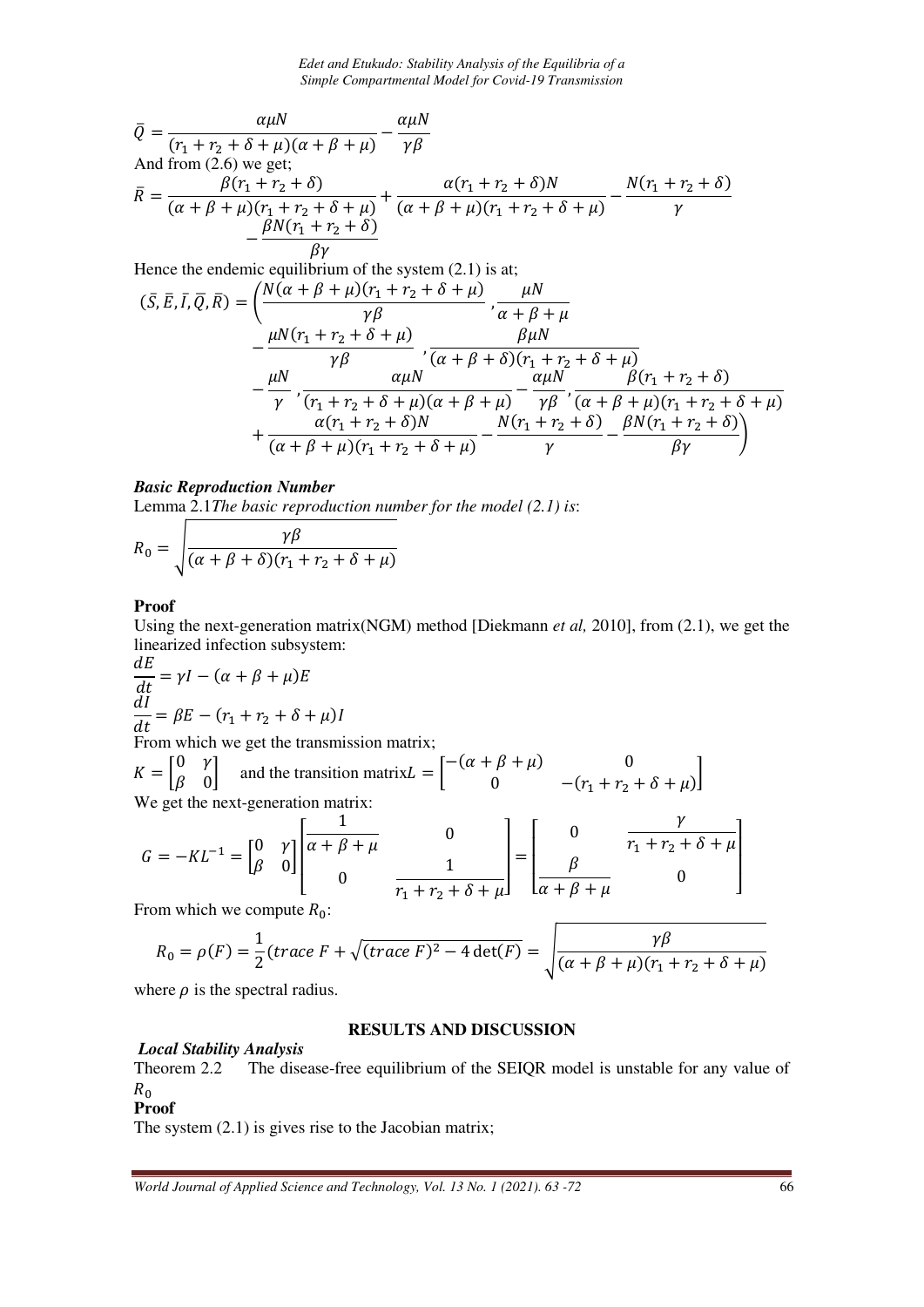*Edet and Etukudo: Stability Analysis of the Equilibria of a Simple Compartmental Model for Covid-19 Transmission* 

$$
J = \begin{bmatrix} \frac{-\gamma I}{N} - \mu & 0 & \frac{-\gamma S}{N} & 0 & 0\\ \frac{\gamma}{N} & -(\alpha + \beta + \mu) & \frac{\gamma S}{N} & 0 & 0\\ 0 & \alpha & 0 & -(r_1 + r_2 + \delta + \mu) & 0\\ 0 & \beta & -(r_1 + r_2 + \delta + \mu) & 0 & 0\\ 0 & 0 & r_1 + r_2 + \delta & r_1 + r_2 + \delta & -\mu \end{bmatrix}
$$
  
At  $(S, E, I, Q, R) = (N, 0, 0, 0, 0)$ ;  

$$
J - \lambda I = \begin{bmatrix} -\mu - \lambda & 0 & -\gamma & 0 & 0\\ 0 & -c - \lambda & \gamma & 0 & 0\\ 0 & \alpha & -\lambda & -b & 0\\ 0 & \beta & -b & -\lambda & 0\\ 0 & 0 & b - \mu & b - \mu & -\mu - \lambda \end{bmatrix}
$$
  
where  $c = \alpha + \beta + \delta$  and  $b = r_1 + r_2 + \delta + \mu$ 

where  $c = \alpha + \beta + \delta$ , and  $b = r_1 + r_2 + \delta + \mu$  $\det(J - \lambda I) = 0$  gives;  $(\mu - \lambda)^2 = 0$  or  $(-\lambda)^3 + c\lambda^2 - (\alpha\gamma + b^2)\lambda + \beta\gamma b - b^2c = 0$ 

Let  $f(\lambda) = (-\lambda)^3 + c\lambda^2 - (\alpha\gamma + b^2)\lambda + \beta\gamma b - b^2c = 0$  (3.1) By Descartes rule, [Haukkanen, 2011], we have at least one positive root. Let (3.1) be in the form of:

$$
K_1 = M_1 \lambda^3 + M_2 \lambda^2 - M_3 \lambda + M_4
$$

where  $M_1 = 1$ ,  $M_2 = c$ ,  $M_3 = \alpha \gamma + b^2$ ,  $M_4 = \beta \gamma b - b^2 c$ , with  $M_1, M_2, M_3 > 0$ . If  $M_4 > 0$ , then we will have only one positive root. Hence, the disease-free equilibrium of the SEIQR model is unstable.

Theorem 2.3 *The endemic equilibrium of the SEIQR model is unstable for any value of*  $R_0$ Proof

At the endemic equilibrium, the Jacobian matrix is given by;

$$
J = \begin{bmatrix} \frac{-\gamma \beta \mu}{bc} & 0 & \frac{-bc}{\lambda} & 0 & 0 \\ \frac{\gamma \beta \mu}{bc} - \mu & -c & \frac{bc}{\beta} & 0 & 0 \\ 0 & \alpha & 0 & -b & 0 \\ 0 & \beta & -b & 0 & 0 \\ 0 & 0 & b - \mu & b - \mu & -\mu \end{bmatrix}
$$
  
det $(J - \lambda I)$ 
$$
= \begin{bmatrix} \frac{-\gamma \beta \mu}{bc} - \lambda & 0 & \frac{-bc}{\lambda} & 0 & 0 \\ \frac{\gamma \beta \mu}{bc} - \mu & -c - \lambda & \frac{bc}{\beta} & 0 & 0 \\ 0 & \alpha & -\lambda & -b & 0 \\ 0 & \beta & b & -\lambda & 0 \\ 0 & 0 & b - \mu & b - \mu & -\mu - \lambda \end{bmatrix}
$$

 $det(I - \lambda I) = 0$  gives  $(-\mu - \lambda) = 0$  or

$$
\lambda^4 - \left(\frac{\mu\gamma\beta}{bc} + c\right)\lambda^3 + \left(\frac{\mu\gamma\beta}{b} - b^2 - \frac{abc}{\beta}\right)\lambda^2 + \left(\frac{\alpha c^2 + \gamma\beta^2}{\beta c}\right)\lambda + \mu b^2 c - \beta b \gamma \mu = 0
$$

Let

$$
f(\lambda) = \lambda^4 - \left(\frac{\mu\gamma\beta}{bc} + c\right)\lambda^3 + \left(\frac{\mu\gamma\beta}{b} - b^2 - \frac{\alpha bc}{\beta}\right)\lambda^2 + \left(\frac{\alpha c^2 + \gamma\beta^2}{\beta c}\right)\lambda + \mu b^2 c - \beta b \gamma \mu
$$
  
= 0 (3.2)

Based on Descartes' rule [Haukkanen, 2011], we can only have a maximum of three positive roots. Let (3.2) be in the form of:  $K_2 = N_1 \lambda^4 - N_2 \lambda^3 + N_3 \lambda^2 + N_4 \lambda + N_5$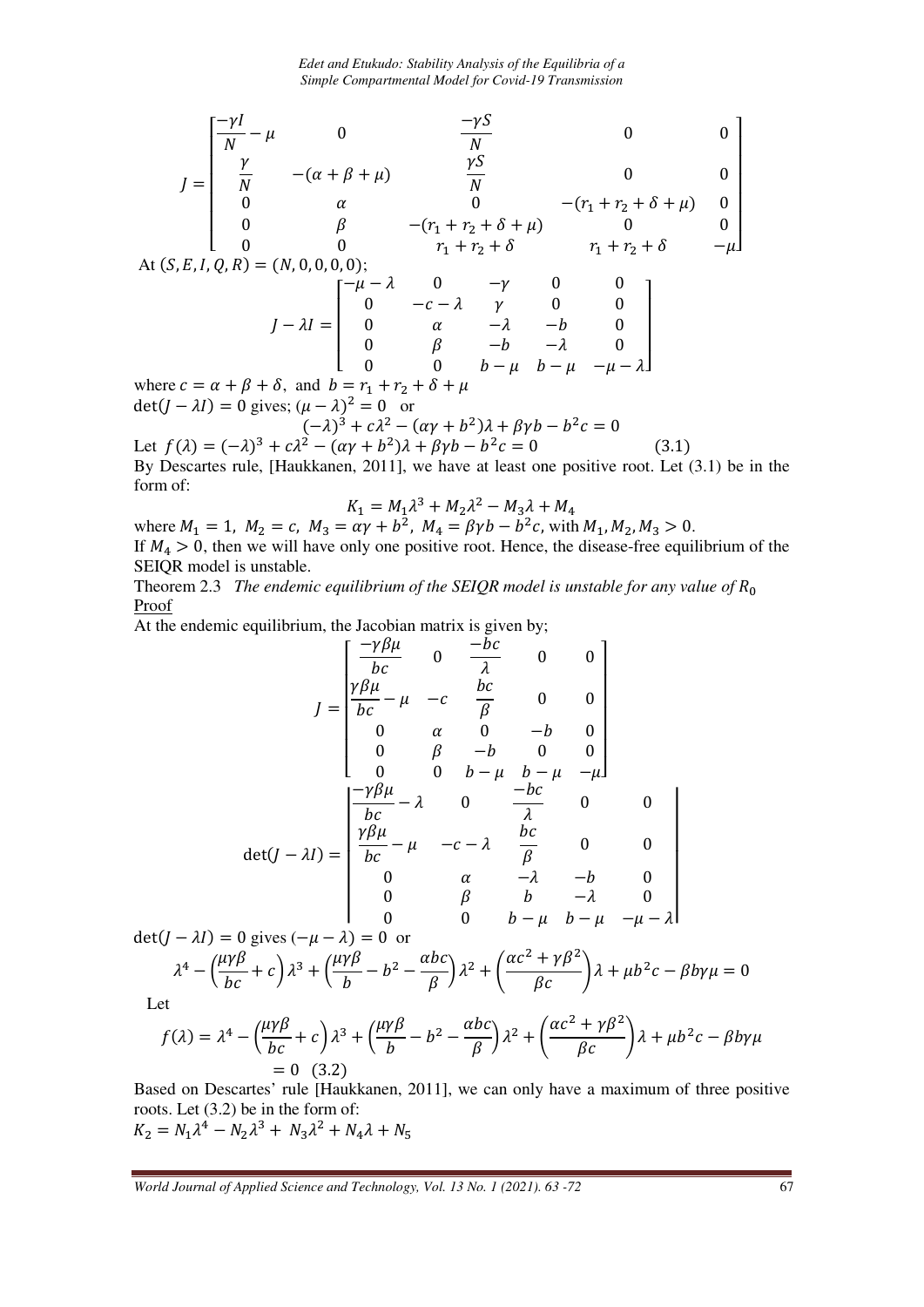where 
$$
N_1 = 1
$$
,  $N_2 = \frac{\beta \gamma \mu}{bc} + c$ ,  $N_3 = \frac{\beta \gamma \mu}{b} - b^2 - \frac{abc}{\beta}$ ,  $N_4 = \frac{\alpha c^2 + \gamma \beta^2}{\beta c}$ ,  $N_5 = \mu b^2 c - \beta b \gamma \mu$ ,  
with  $N_4, N_2, N_4 > 0$ .

with  $N_1$ ,  $N_2$ ,  $N_4 > 0$ .

If  $N_3$ ,  $N_5 > 0$ , then we will have two positive roots.

If  $N_3 > 0$ ,  $N_5 < 0$ , then we will have three positive roots.

If  $N_3 < 0$ ,  $N_5 > 0$ , then we will have two positive roots.

If  $N_3$ ,  $N_5$  < 0, then we will have three positive roots. Hence, by Descartes' rule, the endemic equilibrium of the SEIQR model is unstable.

## *Global Stability Analysis*

Theorem 2.4*If*  $R_0 < 1$ , *then the disease-free equilibrium point* (N, 0, 0, 0, 0) *is globally asymptotically stable in the domain:* 

$$
D_1 = \left\{ (S, E, I, Q, R) \in \mathbb{R}_+^5 : S < \frac{N(\alpha + \beta + \mu)}{\gamma} \right\}
$$

## **Proof**

Consider the Lyapunov function  $V = E$ , we have;  $dV$  $\overline{dt} = \{$  $\gamma$  $\frac{1}{N}S - (\alpha + \beta + \mu)\}E \leq 0$  if  $S <$  $N(\alpha + \beta + \mu)$  $\gamma$ That is;  $\frac{dL}{dt} \le 0$  in the domain  $D_1 = \left\{ (S, E, I, Q, R) \in \mathbb{R}^5_+ : S < \frac{N(\alpha + \beta + \mu)}{\gamma} \right\}$ .

So, for the positive definite function V, the derivative  $\frac{dV}{dt}$  is negative semi-definite in  $D_1$ . Now, we consider the set where  $\frac{dv}{dt} = 0$ .

Let 
$$
\Delta_1 = \{(S, E, I, Q, R) \in D_1 : \frac{dV}{dt} = 0\} = \{(S, E, I, Q, R) \in D_1 : E = 0\}.
$$
  
Let *U* be the largest invariant set in  $\Delta_1$ . Then in  $\Delta_1$ , we get;

$$
\frac{dS}{dt} = \mu(N - S)(3.3)
$$
\n
$$
\frac{dI}{dt} = -(r_1 + r_2 + \delta + \mu)I
$$
\n(3.4)\n
$$
\frac{dQ}{dt} = -(r_1 + r_2 + \delta + \mu)Q
$$
\n(3.5)\n
$$
\frac{dR}{dt} = -\mu R
$$
\n(3.6)

From (3.6), we have  $R \to 0$  as  $t \to \infty$ . From (3.5), we have  $Q \to 0$  as  $t \to \infty$ . From (3.4), we have  $I \to 0$  as  $t \to \infty$ . From (3.3), we have  $S \to N$  as  $t \to \infty$ . Hence, U is  $\{(N, 0, 0, 0, 0)\}.$ Hence by the LaSalle-Lyapunov theory [Hale, 1980], the disease-free equilibrium  $(N, 0, 0, 0, 0)$ 0) is globally asymptotically stable in  $D_1$ .

Now, from  $D_1$ ,  $S < \frac{N(\alpha + \beta + \mu)}{\gamma}$  gives;  $\frac{\gamma}{\alpha + \beta + \mu} < 1$ , and we have that; γ  $\gamma\beta$  $\frac{\gamma\beta}{(\alpha+\beta+\mu)(r_1+r_2+\delta+\mu)} < \frac{\gamma}{\alpha+\beta+\mu} < 1$  implies that  $R_0 < 1$ .

Theorem 2.5*The endemic equilibrium point*  $(S_1, E_1, I_1, R_1)$  *is globally asymptotically stable in the region:*  $D_2 = \left\{ (S, E, I, Q, R) \in \mathbb{R}^5_+ : 1 < \frac{E_1}{E} < \frac{I_1}{I_2} \right\}$  $\frac{l_1}{l} < \frac{Q_1}{Q}$  $\frac{Q_1}{Q} < \frac{R_1}{R}$  $\frac{R_1}{R} < \frac{S_1}{S}$  $\frac{m}{s}$ .

## **Proof**

Consider a Lyapunov function  $W$  defined as follows:

$$
V = \int_{S_1}^{S} \frac{S - S_1}{S} dS + \int_{E_1}^{E} \frac{E - E_1}{E} dE + \int_{I_1}^{I} \frac{I - I_1}{I} dI + \int_{Q_1}^{Q} \frac{Q - Q_2}{Q} dQ + \int_{R_1}^{R} \frac{R - R_1}{R} dR
$$
  
We have;  $\frac{dW}{dt} = \left(\frac{S - S_1}{S}\right) \frac{dS}{dt} + \left(\frac{E - E_1}{E}\right) \frac{dE}{dt} + \left(\frac{I - I_1}{I}\right) \frac{dI}{dt} + \left(\frac{Q - Q_1}{Q}\right) \frac{dQ}{dt} + \left(\frac{R - R_1}{R}\right) \frac{dR}{dt} = (S - S_1) \left(\frac{\mu N}{S} - \frac{\mu N}{N} - \frac{\gamma I}{N} + \frac{\gamma I_1}{N}\right) + (E - E_1) \left(\frac{\gamma S I}{N} - \frac{\gamma S_1 I_1}{E_1}\right) + (I - I_1) \left(\frac{\beta E}{I} - \frac{\beta E_1}{I_1}\right) + (Q - Q_1) \left(\frac{\alpha E}{Q} - \frac{\alpha E_1}{Q_1}\right) + (R - R_1) \left\{(r_1 + r_2 + \delta)\frac{I}{R} - (r_1 + r_2 + \delta)\frac{I_1}{R_1} + (r_1 + r_2 + \delta)\frac{Q}{R} - (r_1 + r_2 + \delta)\frac{Q_1}{R_1}\right\} =$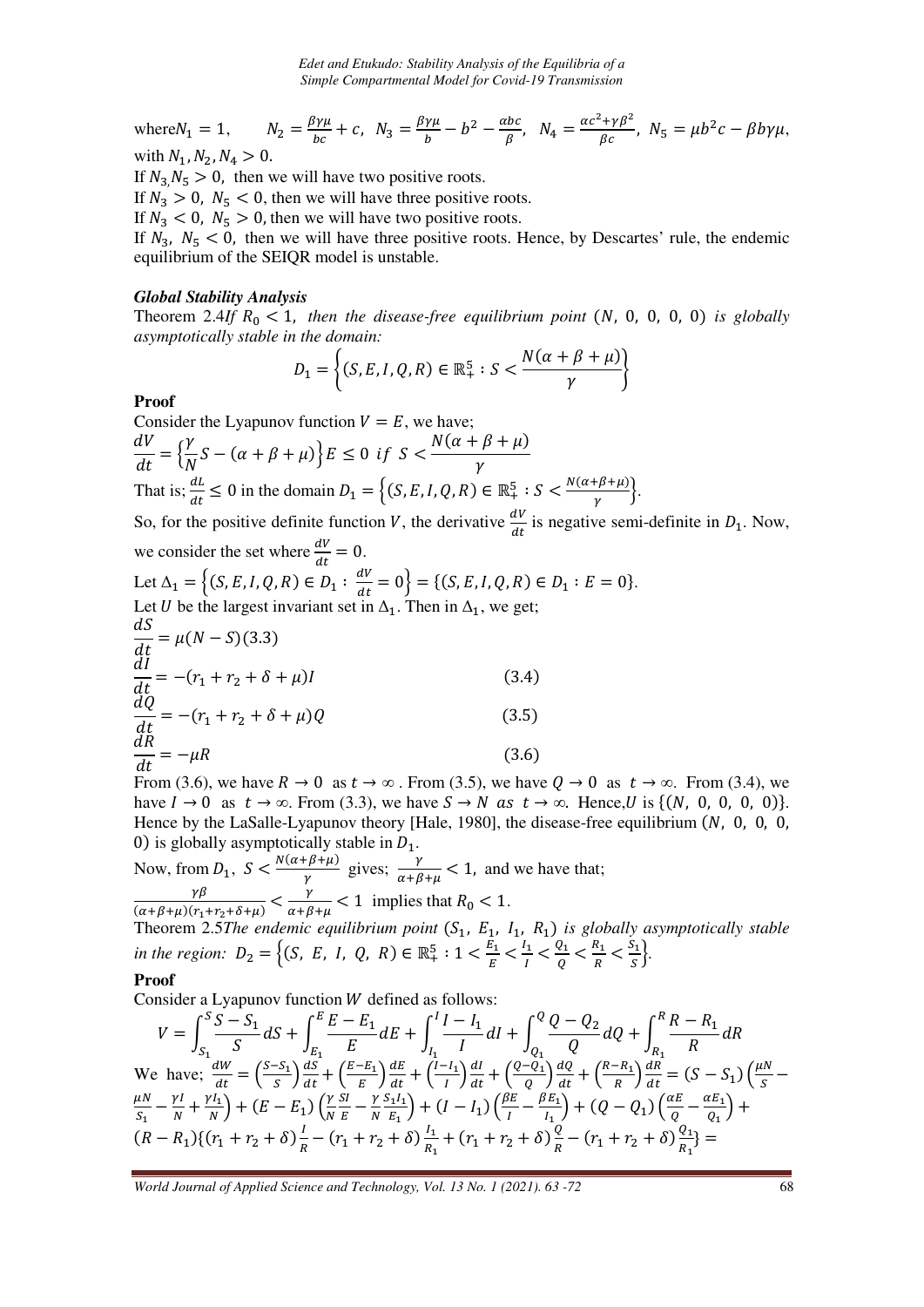*Edet and Etukudo: Stability Analysis of the Equilibria of a Simple Compartmental Model for Covid-19 Transmission* 

$$
(S - S_1) \left(\mu N \frac{(S_1 - S)}{SS_1} + \frac{\gamma}{N} (I_1 - I) \right) + (E - E_1) \left(\frac{\gamma}{N} \frac{SIE_1 - S_1 I_1 E}{EE_1} \right) + \beta (I - I_1) \frac{(EI_1 - IE_1)}{II_1}
$$
  
+  $\alpha (Q - Q_1) \left(\frac{EQ_1 - QE_1}{QQ_1} \right)$   
+  $(r_1 + r_2 + \delta)(R - R_1) \left(\frac{(IR_1 - I_1 R)}{RR_1} + \frac{QR_1 - RQ_1}{RR_1} \right)$   
 $< (S - S_1) \left(\mu N \frac{S_1 - S}{SS_1} + \frac{\gamma}{N} (I_1 - I) \right) + (E - E_1) \frac{\gamma}{N} \left(\frac{(SIE_1 - S_1 I_1 E)}{EE_1} \right)$   
+  $\beta (I - I_1) \frac{(EI_1 - IE_1)}{II_1} + \alpha (Q - Q_1) \frac{EQ_1 - QE_1}{QQ_1}$   
+  $(r_1 + r_2 + \delta)(R - R_1) \left(\frac{IR_1 - RI_1}{RR_1} + \frac{QR_1 - RQ_1}{RR_1} \right)$   
Since  $1 \le \frac{E_1}{I_1} < \frac{Q_1}{I_1} < \frac{R_1}{I_1} < \frac{S_1}{I_1}$ , we have:  $1 \le \frac{S_1}{I_1}$  and  $1 \le \frac{I_1}{I_1}$ , which gives:  $SI \le S$ 

Since  $1 < \frac{E_1}{E} < \frac{I_1}{I}$  $\frac{l_1}{l} < \frac{Q_1}{Q}$  $\frac{Q_1}{Q} < \frac{R_1}{R}$  $\frac{R_1}{R} < \frac{S_1}{S}$  $\frac{S_1}{S}$ , we have;  $1 < \frac{S_1}{S}$  and  $1 < \frac{l_1}{l}$ , which gives;  $SI < S_1 l_1$ . Hence, we get;

$$
\frac{dW}{dt} < -\frac{\mu N}{SS_1}(S_1 - S)^2 - \frac{D}{\Box}(\Box_I - \Box)(\Box_I - \Box) - \frac{D}{\Box} \Box_I \Box_I (\Box_I - \Box)^2
$$
\n
$$
-\Box \frac{(\Box_I - \Box)(\Box \Box_I - \Box \Box_I)}{\Box \Box_I} - \Box(\Box_I - \Box) \frac{\Box \Box_I - \Box \Box_I}{\Box \Box_I}
$$
\n
$$
-(\Box_I + \Box_2 + \Box)(\Box_I - \Box) \left(\frac{\Box \Box_I - \Box \Box_2}{\Box \Box_I} + \frac{\Box \Box_I - \Box \Box_I}{\Box \Box_2}\right) < 0
$$

This implies,  $\frac{10}{10} < 0$  in the region  $2$ 

#### **Numerical Simulation**

*Scilab plot of the SEIQR model for* <sup>&</sup>lt; *1.* 

Define a solution to the system (2.1) for the parameter values;  $\Box = 0.000038$ ,  $\Box =$ *0.37*,  $\Box = 0.33$ ,  $\Box = 0.15625$ ,  $\Box_1 = 0.07143$ ,  $\Box_2 = 0.03175$ ,  $\Box = 2.08$ , subject to the initial conditions:  $\square(0) = 0.7$ ,  $\square(0) = 0.15$ ,  $\square(0) = 0.1$ ,  $\square(0) = 0.03$   $\square(0) = 0.02$ , where  $\Box = \frac{U}{\Box}$ ,  $\Box = \frac{1}{\Box}$ *- -* , *-* =  $\frac{1}{\Box}$ ,  $\Box$  = **<u>-</u>**, **□ =**  $\frac{1}{\Box}$ . The population N is taken to be 1000.



Figure 1. Numerical Plot of Model for  $R_0 < 1$ 

```
Scilab Code
function y \cdot dot = SEIQR \mod(t, y)ydot=[da*y(1)*y(3)d*y(1);a*y(1)*y(3)(b+n+d)*y(2);n*y(2)(v1+v2+d1+d)*y(3);b*y(2)(v1+v
```
2+d1+d)\*y(4);(v1+v2+d1)\*y(3)+(v1+v2+d1)\*y(4)-d\*y(5)] end function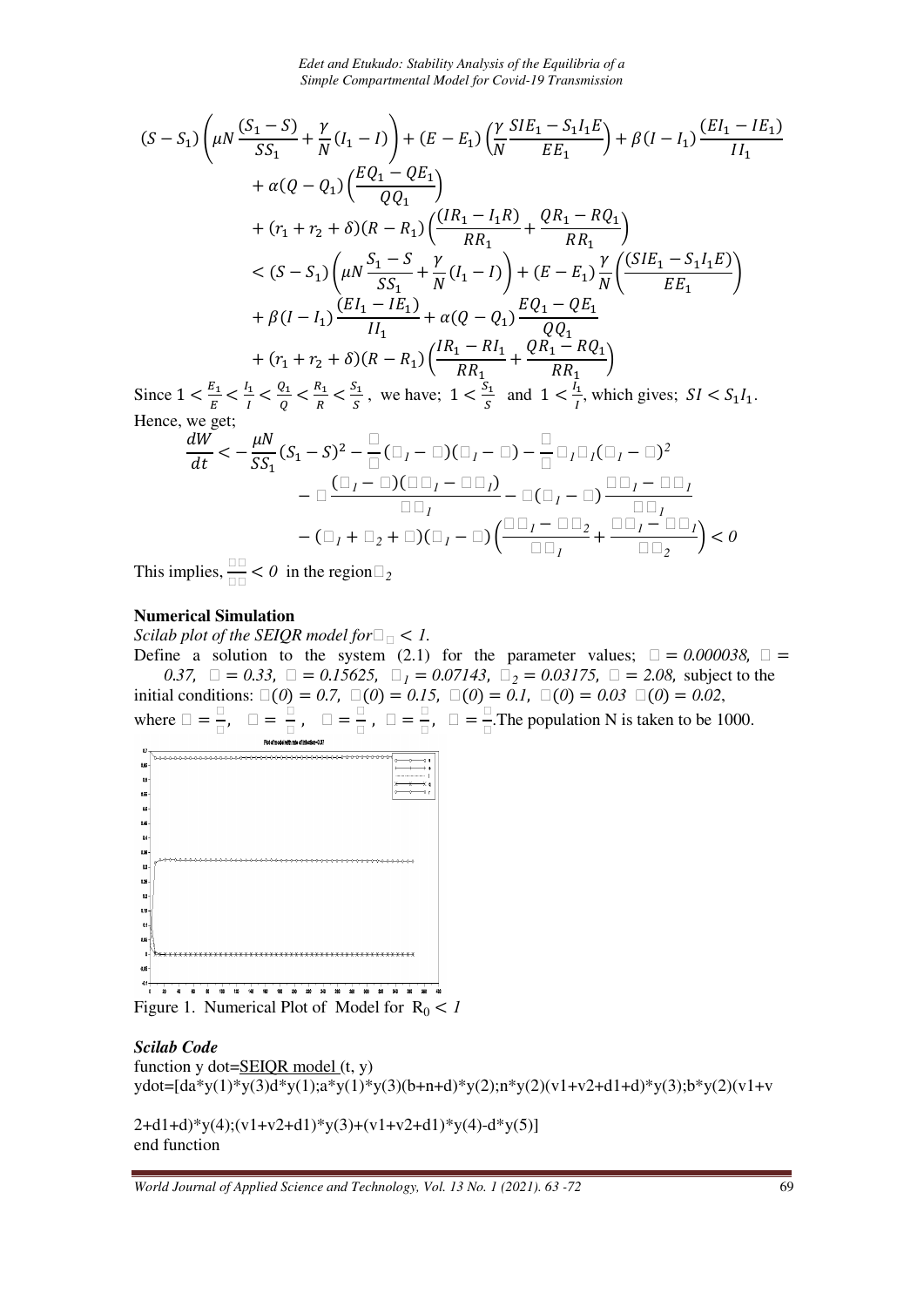d=0.000038;  $a=0.37;$ n=0.33; v1=0.07143; v2=0.03175;  $dl = 2.08;$ b=0.15625 y0=[0.7;0.15;0.1;0.03;0.02];  $t0=0$ ; t=0:7:365; sol=ode([0.7;0.15;0.1;0.03;0.02],t0,t,SEIQRmodel);  $plot(t, sol(1, :), 'k-o', t, sol(2, :), 'k++', t, sol(3, :), 'k-.', t, sol(4, :), 'k-x-, t, sol(5, :), 'k-d-)$ title(" Plot of model with rate of infection=0.37", "fontsize",2) hl=<u>legend(['s';'e';'i';'q';'r'])</u>;

# *Scilabplot of the SEIQR model for* $R_0 > 1$

Define a solution to the system (2.1) for the parameter values;  $\Box = 0.000038$ ,  $\Box = 10$ ,  $\Box =$ *0.33*,  $\Box = 0.15625$ ,  $\Box_1 = 0.07143$ ,  $\Box_2 = 0.03175$ ,  $\Box = 2.08$ , subject to the initial conditions:  $\square(0) = 0.7, \ \square(0) = 0.15, \ \square(0) = 0.1, \ \square(0) = 0.03, \ \square(0) = 0.02,$  where  $\square =$  $\frac{1}{\Box}$ ,  $\Box$  = *- -*,  $\Box =$  $\frac{1}{n}$ ,  $\Box$  =  $\frac{1}{n}$ ,  $\Box$  =  $\frac{1}{\Box}$ . and the population N is taken to be 1000.



*Figure 2. Numerical Plot of Model for*  $\square_0 > 1$ 

## *Scilab Code***:**

```
function v \cdot \text{dot} = \text{SEIOR model}(t, v)ydot=[da*y(1)*y(3)d*y(1);a*y(1)*y(3)(b+n+d)*y(2);n*y(2)(v1+v2+d1+d)*y(3);b*y(2)(v1+v 
2+d1+d<sup>*</sup>y(4);(v1+v2+d1)*y(3)+(v1+v2+d1)*y(4)-d*y(5)]
end function 
d=0.000038; 
a=10;
n=0.33; 
v1=0.07143; 
v2=0.03175; 
d1 = 2.08;
b=0.15625 
y0=[0.7;0.15;0.1;0.03;0.02]; 
t0=0:
t=0:7:365; 
sol=ode([0.7;0.15;0.1;0.03;0.02],t0,t,SEIQRmodel); 
plot(t,sol(1,:),'k-o-',t,sol(2,:),'k-+-',t,sol(3,:),'k-.',t,sol(4,:),'k-x-',t,sol(5,:),'k-d-')
```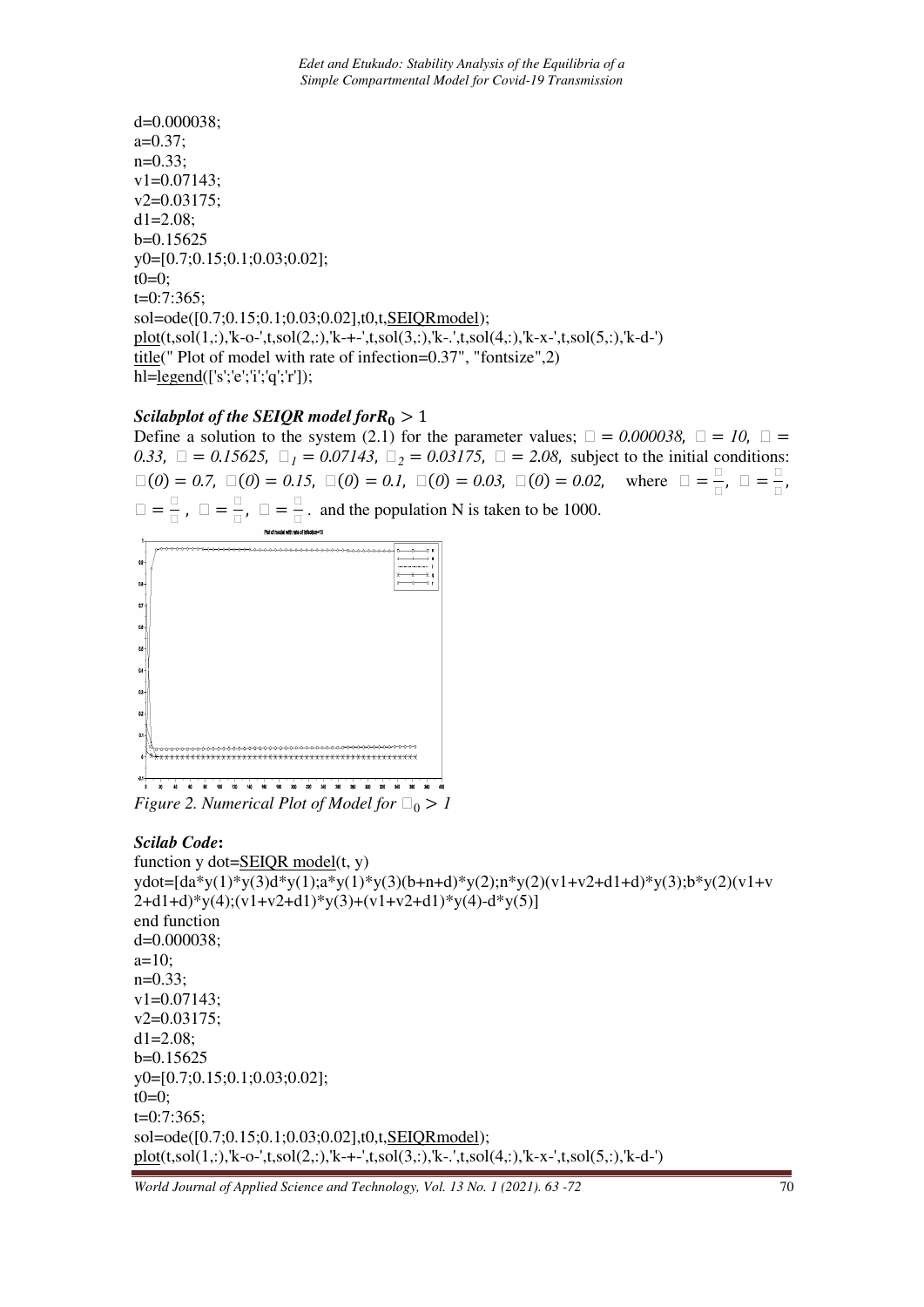title("Plot of model with rate of infection=10", "fontsize",2) hl=legend(['s';'e';'i';'q';'r']);

#### **Discussion of Results**

We have formulated an SEIQR model for the transmission dynamics of COVID-19. We studied the stability of the equilibrium points of the system  $(2.1)$ . The local instability of the diseasefree equilibrium implies that if a small number of infected individuals are introduced into the population, after a short time the system will converge to the endemic equilibrium (that is, the disease will continue to spread in the population). For the endemic equilibrium, the local instability implies that if a small number of infected individuals are introduced into the population, then after a short time, the system will converge back to the disease-free equilibrium point(that is, the disease will die out). The global stability of the disease-free equilibrium point implies that whatever the number of the infected individuals introduced into the population, in the long run, the disease will eventually die out of the population. On the other hand, the global stability of the endemic equilibrium implies that in the long run, the disease will become endemic or will continue to prevail in the population, irrespective of the number of infected individuals introduced into the population.

The parameters of the model were estimated and the model was solved numerically using the scilab software. The result of the simulation shows that, if the basic reproduction number is less than one, a very small number of individuals from the susceptible class gets infected. Individuals from the infected and quarantined classes are removed by death or recovery and the disease quickly dies out of the population. On the other hand, if the basic reproduction number is greater than one, a very large number of individuals from the susceptible class gets infected. Individuals from the infected and quarantined classes are removed by death or recovery very quickly and the disease dies out from the population.

## **CONCLUSION**

Based on the results of the study, it was concluded that the SEIQR model could be used as a reference model for the spread of COVID-19 in a population. Analysis of the model provides an overview of global and local stability in the spread of COVID-19 depending upon the value of the basic reproduction number, and provides information on the endemic state of the disease. The simulation results provide a predictive picture of the short-term and long-term behavior of the disease outbreak, and also show that the isolation period can slow down the spread of the disease outbreak.

## **REFERENCES**

- Annas, S., Pratama, M. I.,Rifandi, M., Sanusi, W., Side, S. (2020).Stability analysis and numerical simulation of SEIR model for Pandemic COVID-19 spread in Indonesia*,*  Chaos Solitons Fractals,139:110072,https://doi.org/10.1016/j.chaos.2020.110072
- Backer, J. A., Klinkenberg, D.and Wallinga, J. (2020). Incubation period of 2019 novel coronavirus (2019 n Cov) infections among travelers from Wuhan, China, EuroSurveillance,25(5):2000062https://doi.org/10.2807/15607917.ES.2020.25.5.200006 2.
- Bryner, J.  $(2020).1<sup>st</sup>$  known case of coronavirus traced back to November in China, https://www.livescience.com/first-case-coronavirus-found.html.
- Cakir, Z. andSavas, H.B., (2020). A Mathematical Modelling Approach in the Spread of the Novel 2019 Coronavirus SARS-CoV-2 (COVID-19) Pandemic. Electronic Journal of General Medicine, 17(4):em205. https://doi.org/10.29333/ejgm/7861
- Diekmann, O., Heesterbeek, J. A. P. and Robert, M. G. (2010). The construction of nextgeneration matrices for compartmental epidemic models, Journal of the Royal Society Interface,7(47):873-885, doi:10.1098/rsif.2009.0386.
- Din, R. U., Shah, K., Ahmad, I. and Abdeljawad, T. (2020).Study of transmission dynamics of novel covid-19 by using mathematical model, Advances in Difference Equations, 2020(1):323, https://doi.org/10.1186/s13662-020-02783-x